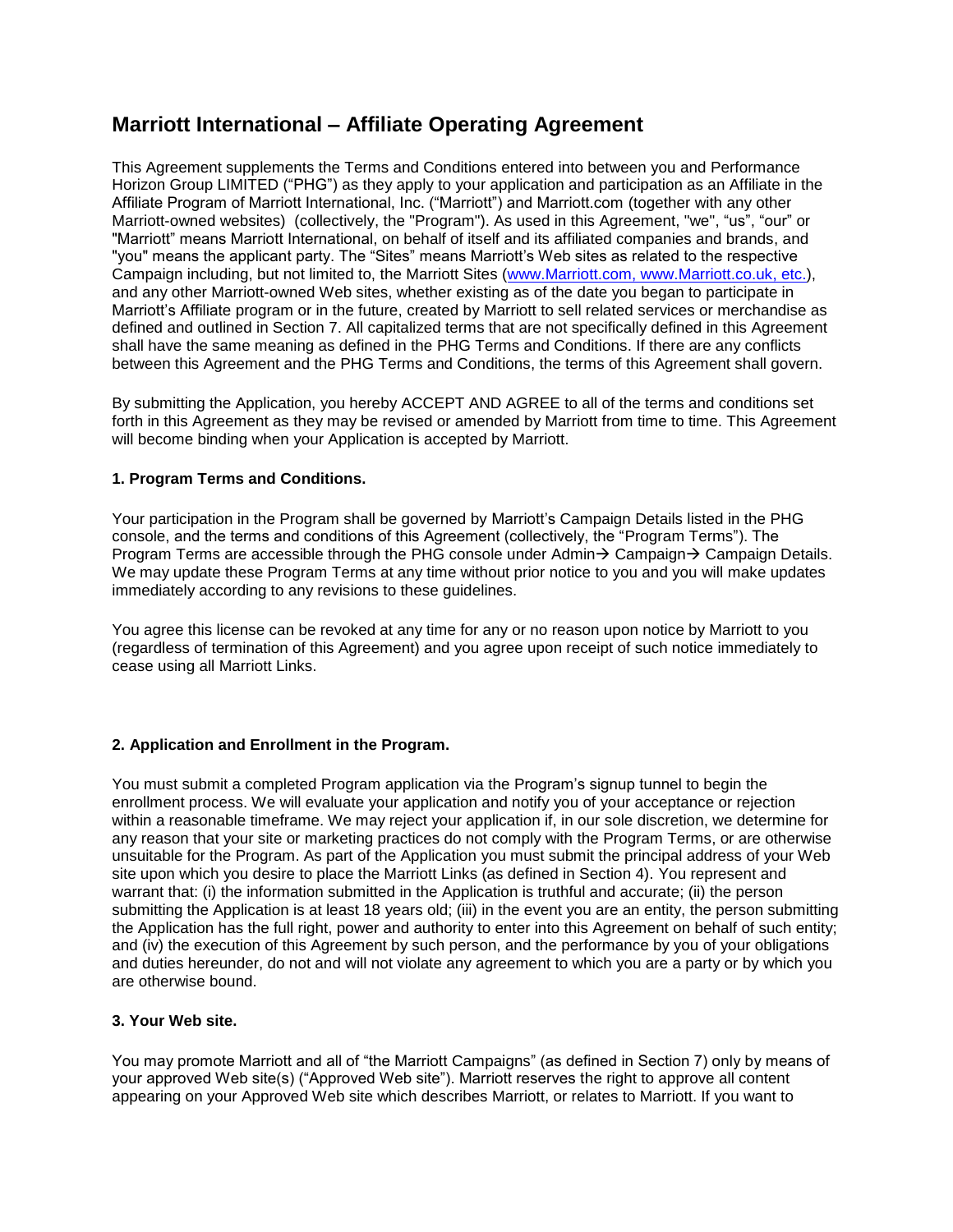promote Marriott through another Web site other than the Approved Web site you shall provide written notice to Marriott's affiliate email address "affiliatemanager@marriott.com". Upon Marriott's written approval you shall amend or add the Web site under Settings→Publisher within the PHG console.

# **3.1 Responsibility for Your Web site.**

You will be solely responsible for the development, operation, and maintenance of, and all costs associated with, your Web site, and for the accuracy, timeliness and appropriateness of all content posted on your site. We disclaim all liability for these matters. Further, you will indemnify and hold us harmless from all claims, damages, and expenses (including, without limitation, attorneys' fees) relating to the development, operation, maintenance, and content of your site. You agree that your Web site shall not engage in any of the unsuitable web site activities listed in Section 3.2, and you understand and agree that Marriott may, at its sole discretion, correct or reverse commissions and/or terminate you from the Affiliate Program entirely for any violations of these or any other terms of this Agreement.

# **3.2 Web site Requirements.**

In order to qualify for the Affiliate Program and receive commissions, your Web site must:

- Be relevant and professional:
	- o Have a professional look-and-feel compatible with Marriott's Sites;
	- o Employ logical navigation that is not confusing or misleading to the user;
	- o Not contain broken images or links;
	- o Not include areas that are under construction;
- Not display or provide content that:
	- $\circ$  is offensive to the communities served by your Web site, including but not limited to blatant expressions of bigotry, prejudice, racism, hatred or excessive profanity or post any obscene, lewd, lascivious, filthy, excessively violent, harassing or otherwise objectionable content;
	- $\circ$  contains pornographic material, graphics or content perceived as offensive, defamatory, libelous, obscene, abusive, inflammatory or controversial, including that of a sexual, violent or political nature (including nudity in content or ads);
- Not feature or promote:
	- $\circ$  discrimination of any type, i.e., by imposing any race, sex, religion, nationality, disability, sexual orientation, or age-based criteria;
	- o activities involving unusual or extreme risk to life or the environment;
	- o illegal or criminal activities;
- Not sell, promote, or advertise in any manner (including through the use of hyperlinks):
	- o any products or services that are unlawful in the location at which the content is posted or received;
	- o gambling activities, alcohol, tobacco, or any illegal or controlled substance;
- Not violate intellectual property of Marriott or any third party, including through:
	- $\circ$  the use of unauthorized links, domain names, HTML tags, or content containing "Marriott" or any other trademarks owned by Marriott, and any variations, or misspellings thereof;
	- $\circ$  infringing in any way or violate any copyright, patent, trademark, service mark, trade name, trade secret or other intellectual property right of Marriott or any third party;
- Not post any content that holds Marriott open to public scorn or ridicule;
- Not provide site visitors reservation capability outside of the Sites or advertise discounted or specially negotiated Marriott room rates;
- Not introduce viruses, worms, harmful code and/or Trojan horses on the Internet;
- Adhere to Data Privacy by: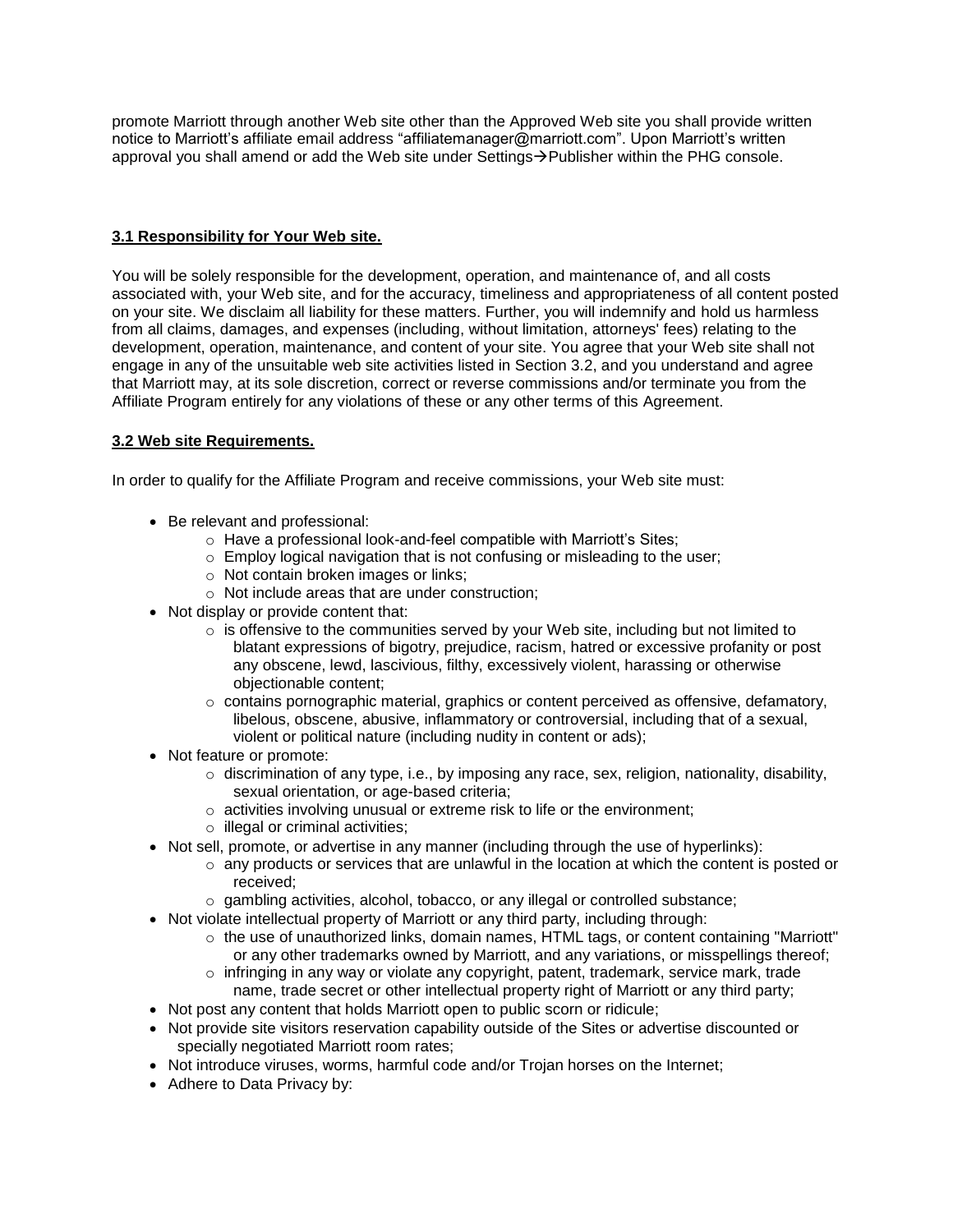- $\circ$  Not using tracking technology that enables correlation of tracking data with personally identifiable information collected independently by Affiliates from Marriott customers;
- o Not posting or disclosing any personally identifying information or private information or any third parties without obtaining their consent in a legally sufficient way (or their parents consent in case of a minor);
- $\circ$  Complying with your obligations under applicable data protection laws, including General Data Protection Regulation 2016/679, with respect to your processing of any personal data.
- Not require a password or contain other means of restricted access to your site. If you have a member-based site that requires login you agree to provide Marriott with a test login prior to being approved to the Affiliate Program.

# **4. Linking With and Use of Marriott Links.**

In the event your Application is accepted by Marriott, you may use (to the extent provided in Section 6) the electronic graphic artwork, text and corresponding links (collectively the "Marriott Links") found within the Creative section of the PHG console as necessary to participate in the Affiliate Program.

The Creative section within the PHG console will provide the Marriott Links that will allow you the opportunity to earn a commission. It is the Marriott Links that will make it possible to track and report all of the Qualified Transactions (as defined in Section 7) acquired through your Web site, provided that cookies have not been disabled on the web browser being used to link to the Respective Site. It is your responsibility to integrate the Marriott Links into your Web site properly in accordance with the instructions available, and Marriott shall not be liable to you with respect to your failure properly to integrate the Marriott Links into your Web site, including to the extent such failure may result in any reductions of amounts that would otherwise be paid to you under this Agreement.

In order to qualify for the Program and receive commissions, your Links must comply with the following requirements:

- Links placed on your Web site may take the form of text links, graphics, banners, buttons, data feeds, and advanced links that Marriott will make available to you. Links may also include promotions provided to Affiliates by Marriott through PHG. The content of all Links shall be provided by Marriott.
- We may make available to you through PHG HTML Banners and data feeds that may permit site visitors to navigate directly to individual areas on Marriott's Sites.
- For any search functionality on your Web site using Marriott trademarks, (i) Marriott Links must always appear at the top of the list; (ii) any Link that contains Marriott in the title must connect the user directly back to Marriott's Sites; and (iii) such Link must be supplied to you by Marriott. Marriott will provide guidelines to use when linking to the Sites and using our trademarks and other intellectual property.
- You agree not to modify any Marriott Links in any way without the express written permission of Marriott.

#### **5. Marketing.**

#### **5.1 Notification of Changes.**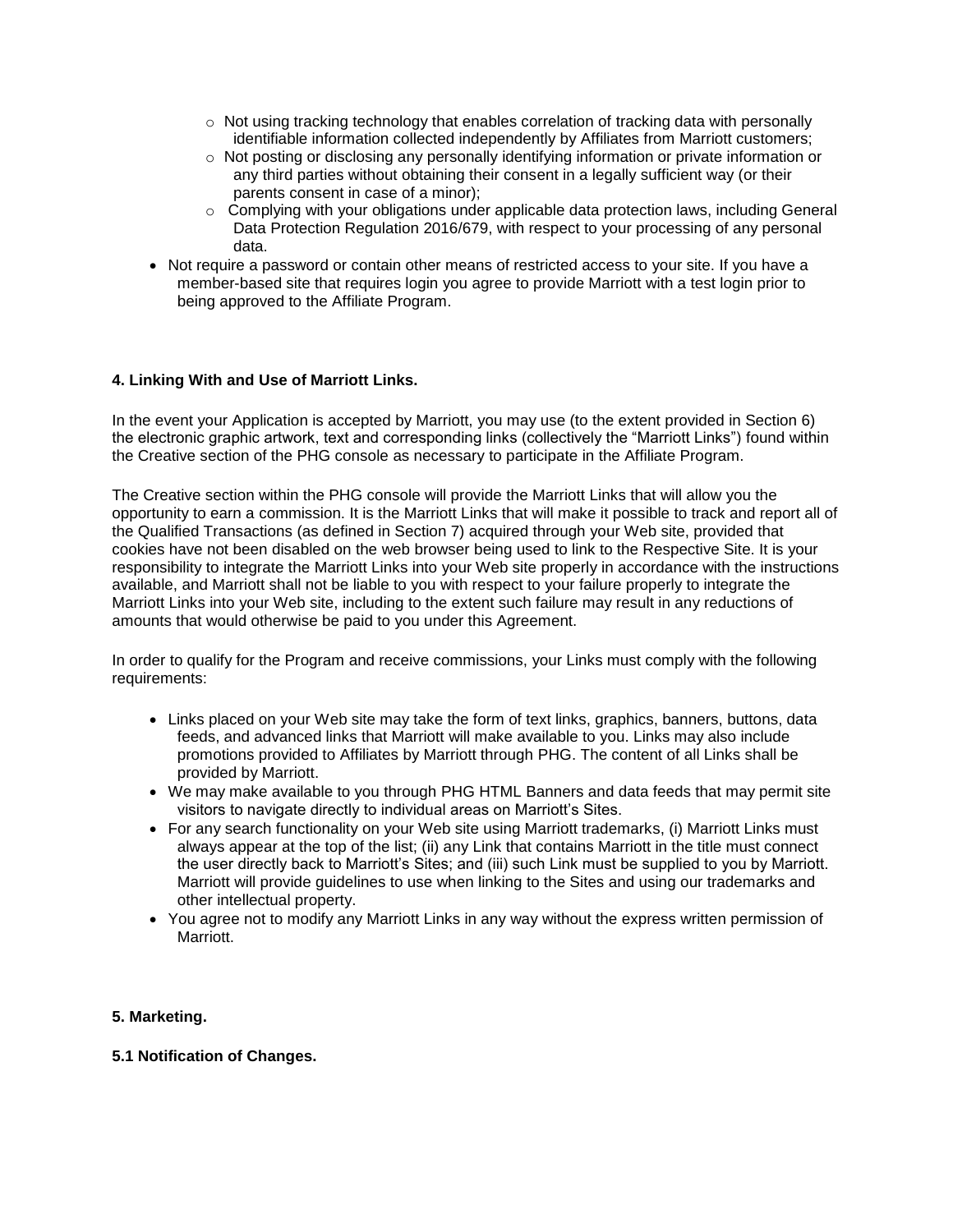If you are accepted as an Affiliate, you agree to notify us via [affiliatemanager@marriott.com](mailto:affiliatemanager@marriott.com) of any material changes to the content or structure of your Web site(s), or the activities utilized by your marketing program within seven (7) calendar days of such change(s).

### **5.2 Marketing Practices.**

i. In order to promote the Marriott Campaigns, you may engage in the following marketing practices that involve:

### • **Loyalty Programs.**

You may promote the Marriott Campaigns by means of Loyalty, Rebates, and Cash Back Programs. If you offer special incentives through a loyalty program you need to declare so in your application before applying to Marriott's Affiliate Program.

> **Restrictions:** You are not allowed to promote any of the Marriott brands via toolbars, browser add-ons, software and/or applications unless prior written approval from Marriott has been obtained.

### • **Password Protected Sites.**

If you have a member-based site that requires login you agree to provide Marriott with a test login prior to promoting Marriott through that site.

#### • **Email Marketing.**

You may use integrated email marketing, meaning emails that promote Marriott along with other news or advertiser offers, to promote the Marriott Campaigns or your participation in the Program. You may not use standalone emails to promote solely Marriott Campaigns without prior written approval by Marriott. You may not promote Marriott Campaigns solely using an email list. Email sender name may not include "Marriott" or any other Marriott trademarks.

#### • **Social Media Marketing.**

You may use social media applications to promote Marriott, including through blogs, forums, newsgroups, message boards, chat rooms, or through similar Internet resources. You may do so only to refer prospects directly to Marriott, not as a means of representing Marriott.

**Social Media Guidelines:** The Social Media Guidelines apply to an affiliate's use of social media advertising or other forms of online targeted advertising offered by companies like: Facebook, LinkedIn, Foursquare, RenRen, etc.

- $\circ$  Affiliates may not create social media accounts (such as Facebook Fan pages, Twitter accounts, etc) that include Marriott trademarks.
- o 'Like' or 'share' button functionality should not be used by affiliates to promote Marriott hotel content within the affiliates website or mobile site without Marriott's permission.
- $\circ$  A hashtag is a tag used on the social network Twitter as a way to annotate a message (Ex: #yourhashtag), and are commonly used to show that a tweet, a Twitter message, is related to an event or conference. Retweeting, using Marriott's hashtags, or public messaging Marriott's social forums (twitter handles, blogs, walls) should not be done by affiliate websites, or their owned social media forums, without Marriott's permission.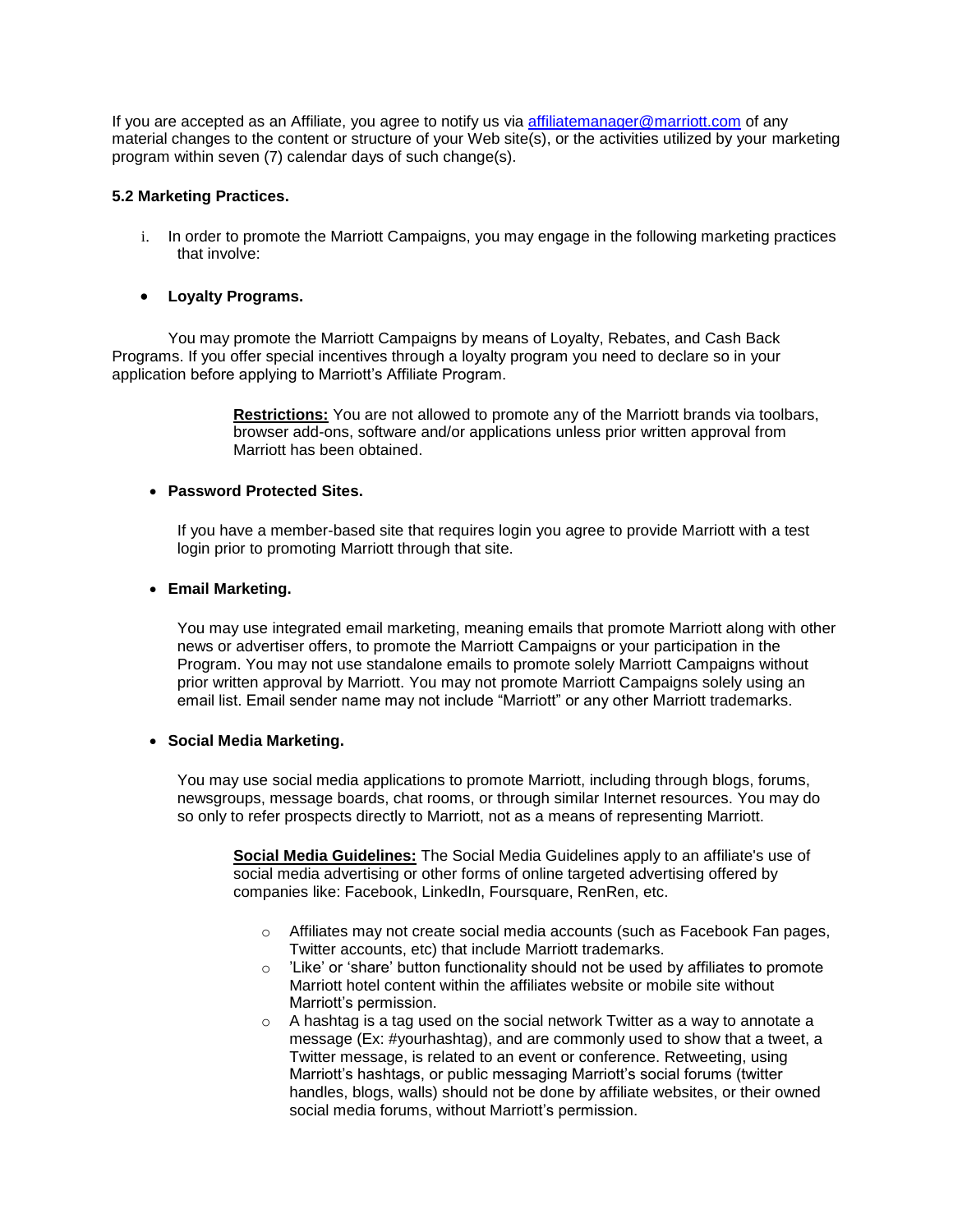o Editorial content must receive prior written approval from Marriott before being going live.

#### • **Marriott Deals/ Promotions/ Sweepstakes.**

You may promote special deals, promotions, and sweepstakes for the Marriott Campaign, provided that these deals are publicly available, were provided by Marriott's Affiliate Program, and that you use the special Marriott Links provided by Marriott's Affiliate Program.

### • **Discounts.**

You may not promote a higher percentage discount (%) than Marriott's current promotion without the prior written permission of Marriott. If you have a rebate or cash-back site, you must clearly indicate so in your advertising. Example: If Marriott runs an affiliate promotion of 10% off and you give 2% cash-back, your ad must say "10% Off + 2% cash-back on Marriott Stays." instead of "12% Off Marriott Stays."

#### • **Organic Search Marketing (SEO).**

You may optimize your site for SEO. If you have a dedicated Marriott Merchant page on your site, you may use Marriott trademark terms in your title tag, however only in combination with your own site name, and with the prior written approval by Marriott.

If you optimize your Meta tags you have to make it clear that your site is not the official Marriott.com Site or any of the Sites; Description Tags have to reflect that. You may NOT use "Official Site" in combination with Marriott's trademark terms;

#### **Examples:**

#### o **Title Tag**

.

Examplesite.com – Marriott Hotels - or - Examplesite.com – Book a Marriott hotel now

Restrictions: This title tag must never contain the words "official site", and must always include the Examplesite.com brand name, and may never infer that the user is at a Marriott site.

#### o **Meta Description Tag**

Find travel deals for Marriott at Examplesite.com.

**Restrictions:** This title tag must never contain the words "official site" and must always include the Examplesite.com brand name, and may never infer that the user is at a Marriott site.

ii. In order to qualify for the Affiliate Program and receive commissions on the Marriott Campaigns, you may NOT engage, unless expressly set forth below, in: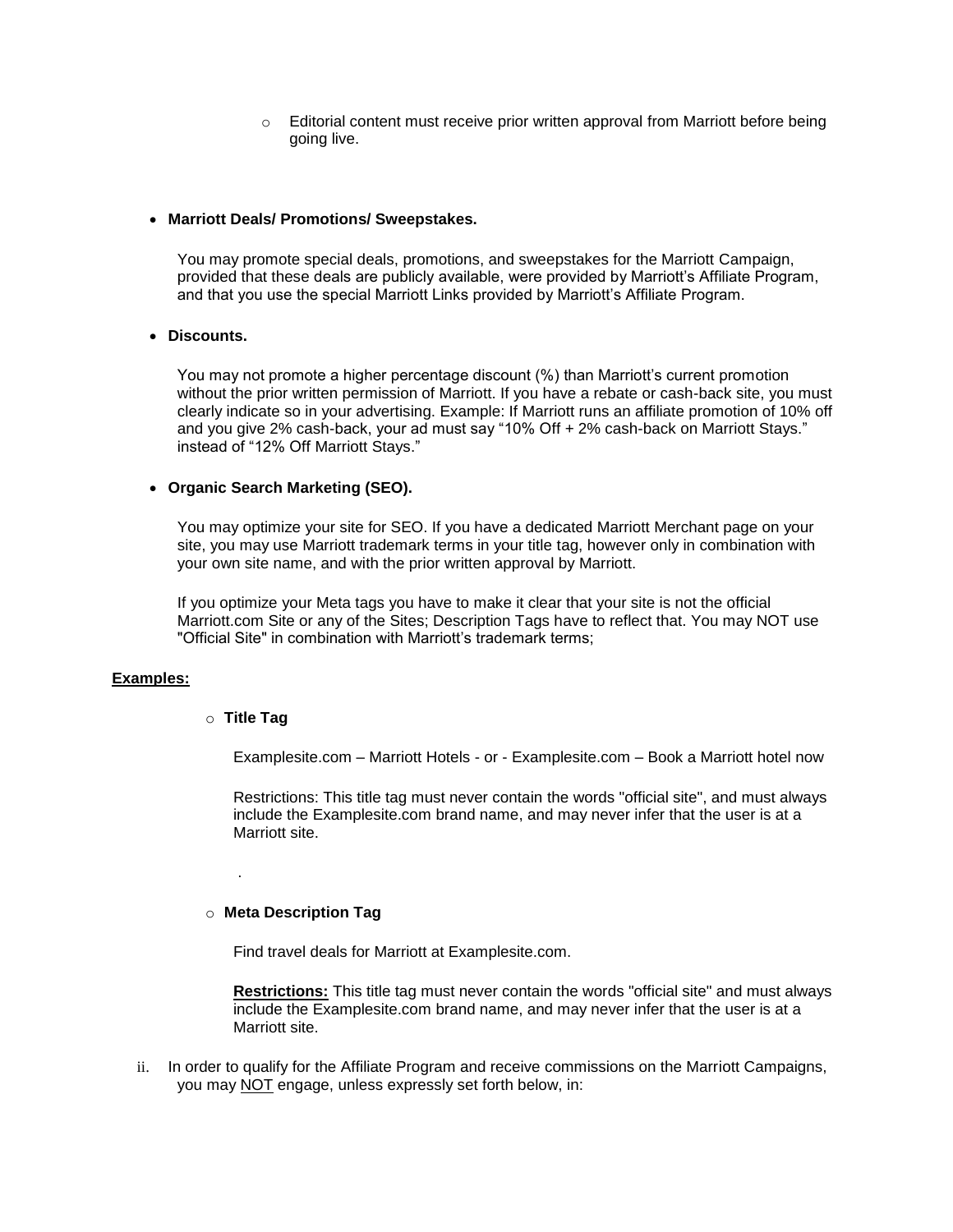#### • **Acting as a Reseller.**

You may not act as a reseller of Marriott Products. The Marriott Affiliate Program is not a reseller program. As an affiliate, you are authorized to refer prospects directly to the Sites; you are not authorized to buy and resell our Products.

#### • **Interference with the Sites.**

- $\circ$  Tactics that obstruct or interfere with the presentation of the Sites in any way when a user is referred from your site (e.g., through the use of frames or pop-ups);
- o Interference with a referral of a potential customer or visitor to the Sites.

#### • **Forced Clicks.**

You may not use any HTML code, IFRAME, JavaScript, or other systems to cause a user's computer to invoke a Marriott Link, or to otherwise set a tracking cookie on a user's computer, except at a user's specific request by specifically clicking on a link to Marriott's Sites from your Web site, in one of the specific ways set out under the Permissible Program Links section, above. You may not cause your Web site to invoke Program Links automatically, e.g. via popups or pop-unders, as users enter, browse, or exit your Web site. You may not cause your web page to invoke Program Links in hidden, invisible, or minimally visible windows

#### • **Spyware and Adware.**

- $\circ$  You may not use tracking technology (such as spyware) that enables correlation of tracking data with personally identifiable information;
- o You may not use any kind of adware.

#### • **Toolbar, Software, and/or Application Downloads.**

You may not use any toolbar, software, and/or application downloads to promote Marriott or your participation in the Program without Marriott's prior written approval. This includes, without limitation, the following:

- $\circ$  Programs that set invoke affiliate links and set affiliate cookies automatically, without user knowledge at the time of link invocation;
- $\circ$  Programs that set invoke affiliate links and set affiliate cookies without the user first having visited the affiliates site;
- $\circ$  Programs that open extra windows displaying, linking to, or framing Marriott's Sites, or that open or frame Marriott's Sites in any hidden, invisible, or minimally visible window

#### • **Paid Search (PPC).**

The defined Marriott Paid Search Policy and Trademark Terms will be maintained in the PHG console in the "Campaign Details" section and may be updated and modified by Marriott at any time.

Marriott will not pay commissions to affiliates who violate these paid search rules and trademark terms and may correct or reverse commissions retroactively for such violations as well as remove affiliates entirely from the network. You may not use Marriott trademarks or brands in any manner that, in our sole judgment, may diminish or in any way negatively impact them or their effectiveness.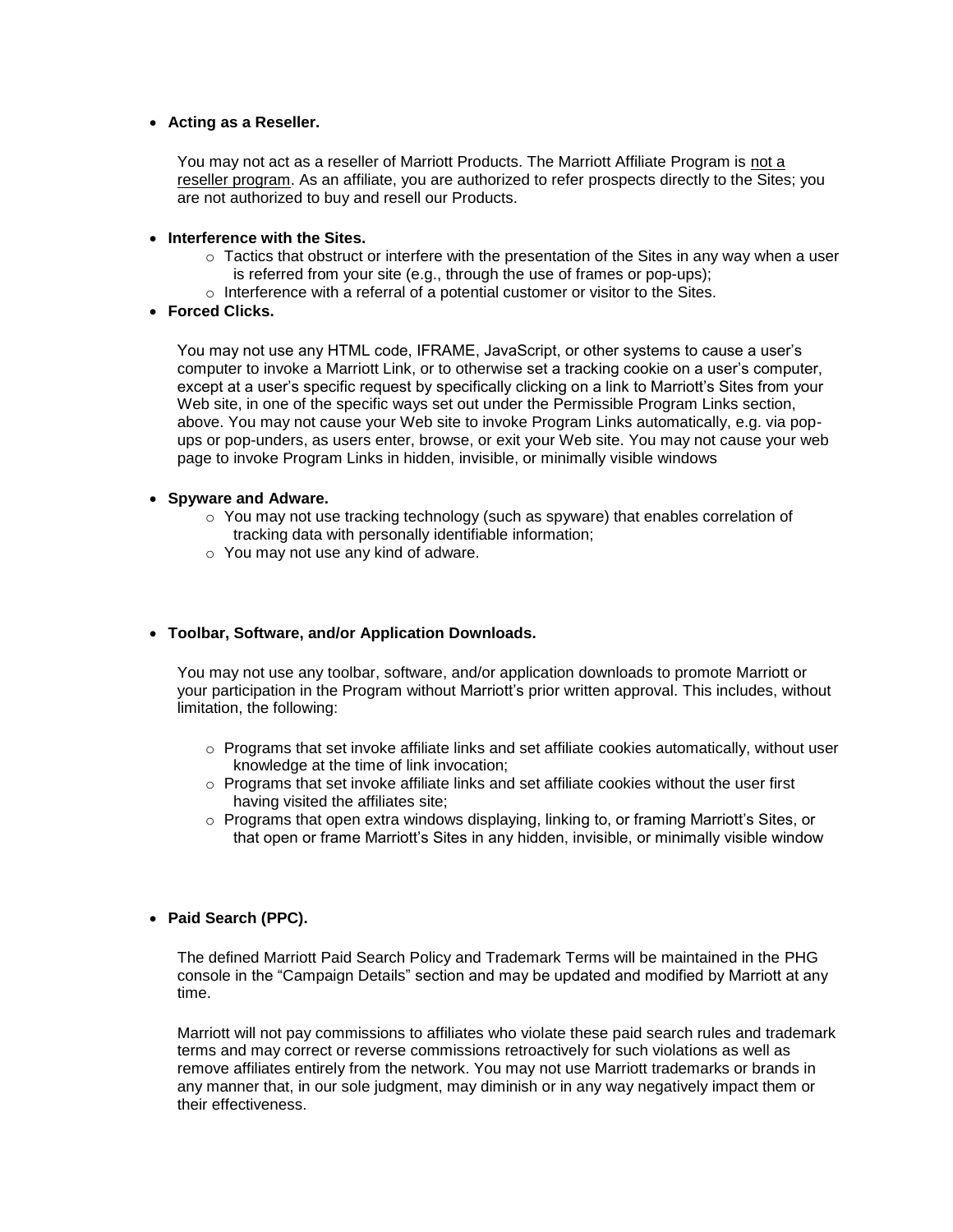Specifically, when engaging in Paid Search (PPC) activities, you may NOT:

- $\circ$  Place Marriott ads in search engines based on the purchase of Marriott trademark terms, derivatives, or misspellings thereof;
- o Place Marriott ads in search engines identified as restricted by Marriott; The list of restricted search engines will be maintained in the PHG console in the "Campaign Details" section;
- $\circ$  Place Marriott ads in search engines based on the purchase of competitive brand keyword terms (e.g.: Hilton hotel), used alone or in conjunction with any other word or phrase; You agree to implement Marriott's Negative Keyword list, including the Protected Keywords, and Non-compete Keywords.

**Protected SEM Bidding Keywords**: You are expressly prohibited from bidding on Protected Keywords, as well as any variations or misspellings thereof, or confusingly similar terms in any search engines. You must include these in your NEGATIVE BROAD MATCH keyword list at the highest level possible (ex. campaign level) and on all search engines you utilize: AC, AC HOTEL, AC HOTELES, AC HOTELS, AC Hotels by MARRIOTT, AC HOTELS BY MARRIOTT, AC Hotels by Marriott, Autograph, Autograph Collection, Bulgari, Bulgari Hotels & Resorts, BVLGARI, BVLGARI Hotels and Resorts, Courtyard, Courtyard by Marriott, Delta, Delta Hotels, Delta Hotels by Marriott, DELTA HOTELS AND RESORTS, Delta Hotels and Resorts , Delta Hotels by Marriott, EDITION, Fairfield, Fairfield by Marriott, Fairfield Inn, Fairfield Inn & Suites, Fairfield Inn & Suites by Marriott, Fairfield Inn by Marriott, Gaylord, Gaylord Hotels, Gaylord Hotels, JW Marriott, JW Marriott Hotel, JW Marriott Hotel, JW Marriott Hotels,

JW Marriott Hotels & Resorts, JW Marroitt, JW 메리어트, JW 万豪, JW 万豪 酒店, JW 万 豪 酒店及度假酒店, Marriott, Marriott Executive Apartments, Marriott Hotels, Marriott Hotels & Resorts, Marriott Marquis, Marriott Rewards, Marriott Suites, Marriott Vacation Club, Marriott Vacation Club, Moxy, Moxy Hotel, Moxy Hotels, PEHECCAHC, Protea, Protea Hotels, Renaissance, Renaissance Hotels, Renaissance Hotels & Resorts, Renaissance Residences, Residence Inn, Residence Inn by Marriott, Ritz-Carlton, Ritz-Carlton Reserve, Ritz-Carlton Rewards, SpringHill, SpringHill Suites, SpringHill Suites by Marriott, The Ritz-Carlton, The Ritz-Carlton Hotels & Resorts, The Ritz-Carlton Residences, TownePlace Suites, TownePlace Suites by Marriott, Джей ДаблЮ Мэрриотт , КОУРТЪЯРД, МAPPИOTT, Ритц-Карлтон, コートヤード, ザ・リッツ・カ ールトン, マリオット, マリオットマーキーズ, リッツ・カールトン, ルネッサンス,

르네상스, 메리어트, 万丽, 万丽 酒店, 万丽 酒店及度假酒店, 万怡, 万枫 , 万豪, 万豪 套房,

万豪 酒店, 万豪 酒店及度假酒店, 万豪侯爵, 万豪度假会 , 万豪礼赏, 万豪行政公寓, 丽思

卡尔顿, 丽思卡尔顿 酒店及度假酒店, 傲途格, 宝格丽酒店和度假酒店, 德尓塔度假酒店 ,

德尓塔酒店, 慕奇夕, 盖洛德, 艾迪逊, 欧轩万豪, Aloft, ALOFT, Aloft Hotels ,Design Hotels, Element, ELEMENT, Element Westin, Four Points, FOUR POINTS, Four Points By Sheraton, Four Points Hotels, Four PointsBy Sheraton, Fourth Points by Sheraton ,Le Meridien, Le Meridien Hotels, Preferred Guest, Sheraton, Sheraton Grand, Sheraton Grand Hotel, SPG, SPG HOTELS, SPG Hotels , SPG俱乐部 , St. Regis,The Luxury Collection,The St. Regis, The Westin, Tribute Portfolio , W Hotels, W ОТЕЛИ , Westin, КОЛЛЕКЦИЯ НАГРАД ,САНТ РЕДЖИС ,УЭСТИН ,ФО ПОЙНТС ,ФОР ПОЙНТС Four Points,ЧЕТЫРЕ ПУНКТА ОТ ШЕРАТОН Four Points By Sheraton(in Cyrillic),ШЕРАТОН ,ЭЛЕМЕНТ,ウェスティン ,エスピージー ,シェラトン Sheraton (in Katakana),セント . レジス ,トリビュートポートフォリオ, プリファードゲスト ,ル メリディアン ,쉐라톤 Sheraton,엘리먼트 ELEMENT , 포 포인츠 , 喜來登 , 喜来登 , 喜 来登大 , 喜来登大酒店 ,威斯汀 , 源宿, 瑞吉 St. Regis, 福朋, 福朋, 福朋酒店, 福朋酒店, 臻 品之选, 艾美 , 艾美酒店, 豪华精选 , 豪華精選,達博酒店, 瑞吉, 雅乐轩, 雅乐轩 , 雅樂軒 ,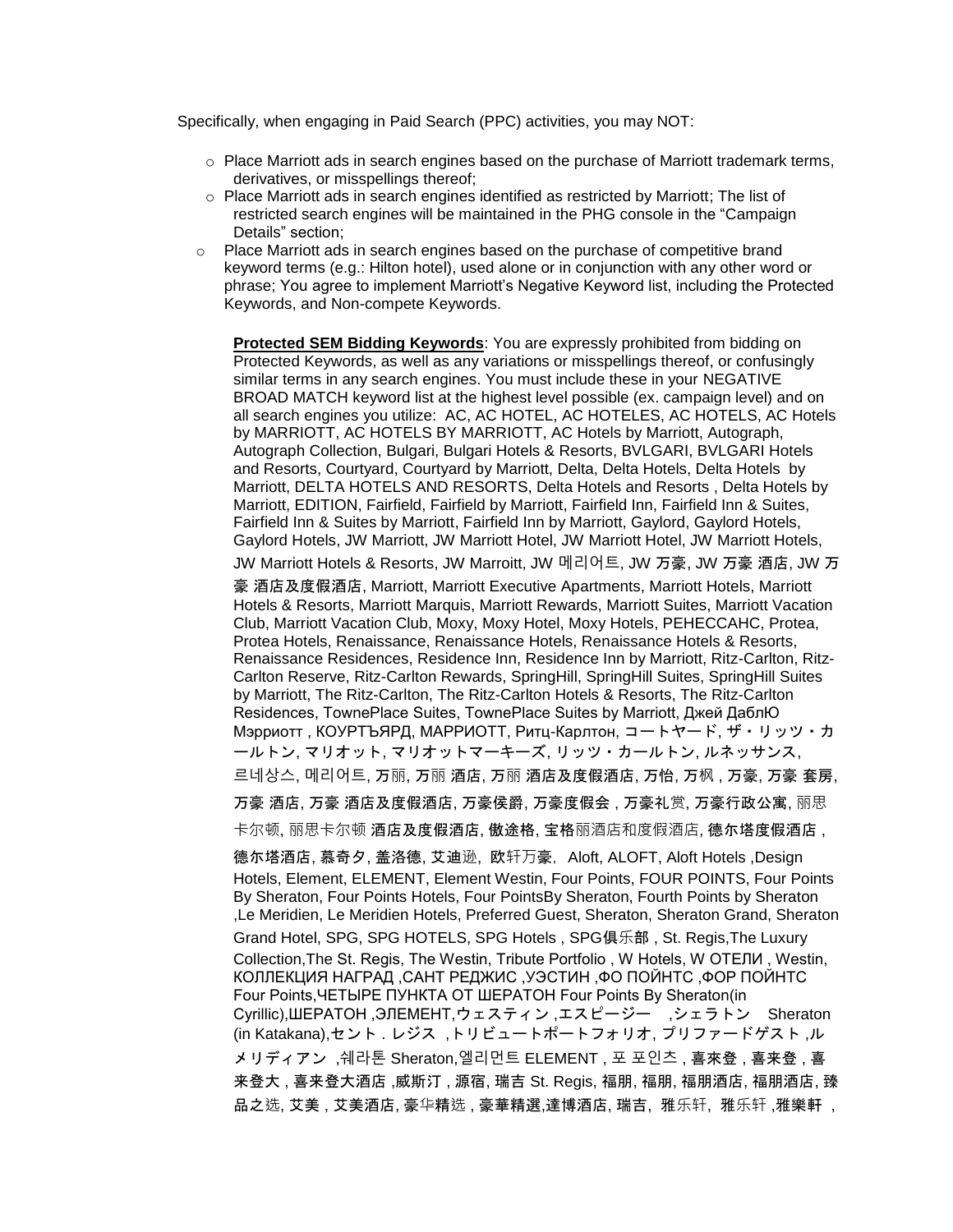В ВЫШИНЕ, 알로프트 , 达博酒店 , 福朋酒店, Marriott bonvoy, Marriott bon voy, 万豪旅 享家

**Non-Compete SEM Bidding Keywords:** We ask you not to bid on Non-Compete Keywords, as well as any variations or misspellings thereof, or confusingly similar terms in any search engines. Please include these in your negative keyword lists in all your search engines: 6 continents, Accor, accorhotels, accor hotels, Adagio, amerihost, Amerisuite, amerisuites, andaz, candle wood, candlewood, cendant, CitizenM, Conrad, country inn, Crowne Plaza, days inn, Doubletree, Embassy Suites, Fairmont, four seasons, garden inn, Hampton, hawthorn, hawthorne, Hilton, Holiday Inn, holidayinn, home2, homestead, Homewood, Hotel F1, hotel indigo, howard Johnson, Hyatt, Ibis, ibis styles, ibis budget, indigo, interclub, inter continental, Intercontinental, knights inn, Mama shelter, Mercure, Mgallery, Microtel, Novotel, omni, Orbis, pacifica, Pullman, quinta, Radisson, ramada, red lion, six continents, Sofitel, stay bridge, Staybridge, summerfield suites, Thalassa, The sebel, waldorf astoria, wingate, wyndham.

**Recommended SEM Bidding Keywords:** Hotel, travel, lodging, reservations, resort, inn, specials, offers, motel, spa, golf, skiing, booking, getaway, weekend, city break, beach hotel, vacation, package, vacation package, business travel, luxury hotel, suite, hotel search, online hotels, online travel, travel provider, travel site, hotel site, holiday, extended stay, family hotel, pet friendly hotel

This is not an exhaustive list of Marriott's Paid Search and Trademark Terms. In the event of any discrepancy between this Section and the applicable and most current version of the "Campaign Details" listed in the PHG console, the "Campaign Details" shall control solely with respect to "Campaign Details" rules; all other Sections of these Affiliate terms shall at all times remain in effect.

#### **6. Limited License to Use Marriott Links.**

For the term of this Agreement, we grant you a nonexclusive, revocable license to (i) access our Sites through the Links solely in accordance with the Program Terms; (ii) use Marriott's logos, trade names, trademarks, images, messages and similar identifying material (the "Licensed Materials"), for the sole purpose of promoting the Marriott Campaigns (associated with the Marriott Links that are accessible through the PHG console) to assist in generating online transactions, and for identifying you as a participant in the Affiliate Program.

You may not modify the Licensed Materials or any associated code (e.g. HTML) in any way. Except as expressly granted in this Agreement, the Affiliate shall have no other rights of any kind in regards to the Sites, Marriott's services, the Marriott Campaigns, Marriott images, messages, codes, trade names and trademarks, and all other intellectual property of Marriott. You acknowledge that all use of the Marriott Links by you inures solely to the benefit of Marriott, and agree not to use the Marriott Links in a manner that is, or otherwise include materials on your Web site that are, disparaging of Marriott. Under no circumstances will anything in this Agreement be construed as granting by implication, or otherwise, a license to any of Marriott's intellectual property or proprietary technology other than the use of the Licensed Materials, code and the linkage to Marriott Web site, in accordance with the terms of this Agreement.

You will remove any outdated Marriott Links immediately upon our request. We may update these guidelines at any time without prior notice to you and you will make updates immediately according to any revisions to these guidelines.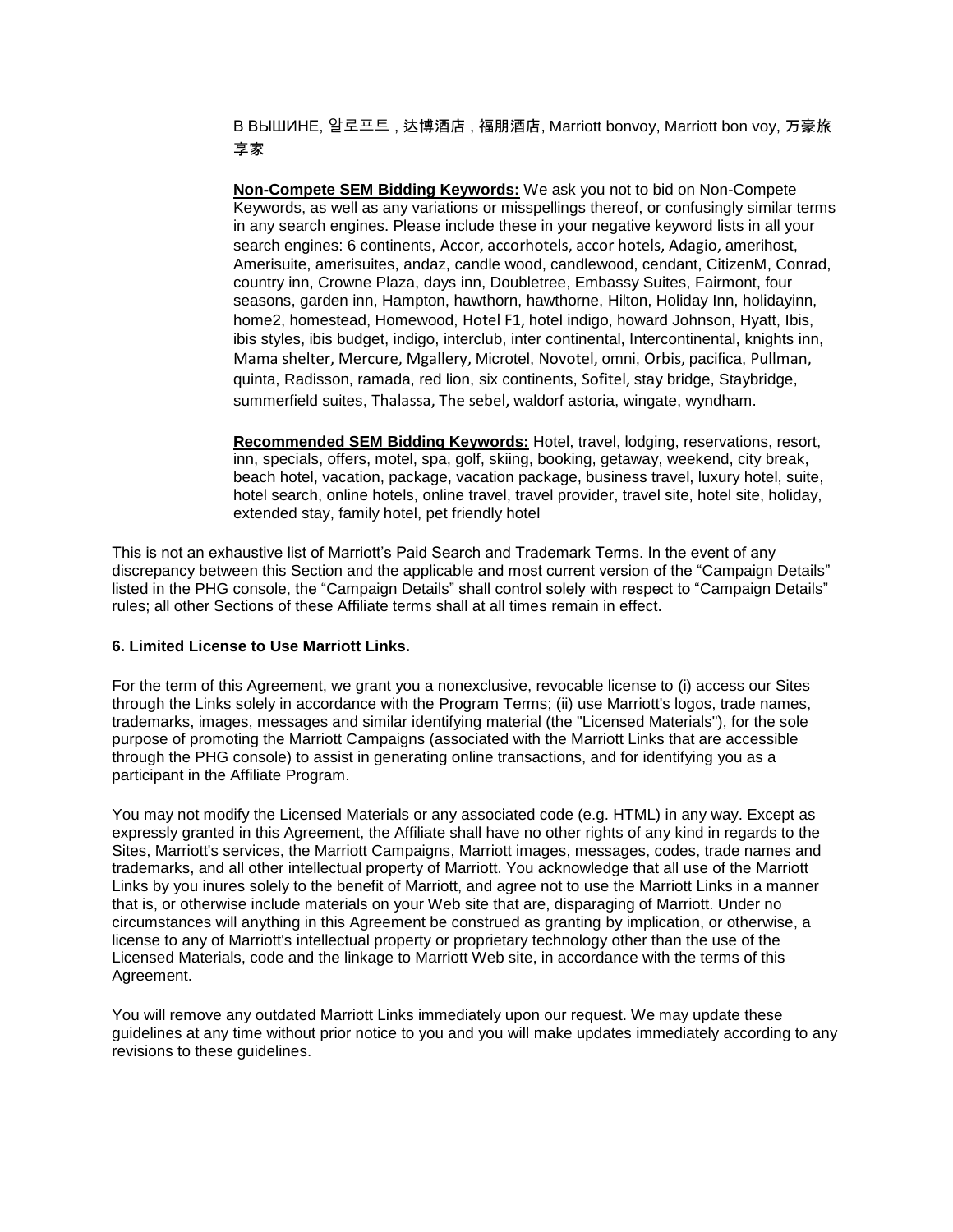You agree this license can be revoked at any time for any or no reason upon notice by Marriott to you (regardless of termination of this Agreement) and you agree upon receipt of such notice immediately to cease using all Marriott Links.

### **7. Marriott Campaigns; Qualified Transactions; Policies and Pricing.**

We will pay you commissions on certain transactions generated on the Sites that constitute "Qualifying Transactions" as defined below. For a transaction to constitute a "Qualifying Transaction", the customer must follow an affiliate campaign link in the format specified by Marriott to the Respective Site.

We reserve the right to reject transactions that do not comply with the Program Terms. Credit for a transaction is attributed to the most recently clicked Affiliate link. Marriott cannot accept responsibility for users who may delete or not otherwise accept cookies used to track return visits to the Sites within the allotted time frame and cannot be held to honor commissions for such untracked return visits.

All of these transactions collectively constitute "The Marriott Campaigns".

### **7.1 Hotel Rooms – Qualified Transactions**

A "Qualified Transaction" is a completed stay resulting from a reservation of one or more "Commissionable Rooms" that are made available for sale to the general public by Marriott, excluding rooms offered at specially negotiated rates, where the customer is required to be affiliated with or employed by a particular company or organization to receive the special rate. Products or services that will not qualify for publisher referral fees are as follows: 1) Rooms offered at specially negotiated rates for Marriott Bonvoy<sup>™</sup> members (e.g. Marriott Bonvoy offer discount, Marriott Bonvoy offer package 2) Rooms offered at specially negotiated property rates. 3) Rooms that are booked or upgraded, and paid for, using redeemed Bonvoy Points. 4) Rooms that are booked at non-commissionable brands ( Ritz-Carlton Destination Club, Design Hotels, Bulgari). 5) Rooms that are booked at non-commissionable properties (Atlantis, Autograph Collection, Bulgari Hotel, London, Joshua G.E. Medical Corp. Conference Center, Jesse Jones Rotary Conference Center, Marriott Ranch Protea Hotel Amani Beach, Protea Hotel Mbweni Ruins, The Ritz-Carlton London, U.S. Postal Service Conference Center, Four Points by Sheraton Havana, The Cosmopolitan Las Vegas, Autograph Collection). Reservations must be made using our automated reservation system via the Site as a direct result of your promotion of Marriott hotel rooms by linking from one of the Marriott Affiliate Program Links on your Web site, and for which Marriott has received full payment.

Once the stay is completed, Marriott will calculate the appropriate commission as outlined in the Program Terms. Marriott will not pay commissions on any cancelled reservations or no-shows. For any changes made, Marriott will adjust the commission associated with the original Reservation ID according to the final sales amount excluding taxes/VAT and any other non-room related charges.

#### **7.2 Vacations By Marriott – Qualified Transactions**

A "Qualified Transaction" is a purchase: (i) of any "Vacations By Marriott Package" that is made available for sale to the general public by Vacations By Marriott.; (ii) made via the Vacations By Marriott Site and any future Web sites, created by Marriott to sell related services or merchandise as a direct result of your promotion of the Vacations By Marriott Products by linking from one of the Marriott Affiliate Program Links on your Web site; and (iii) for which Vacations By Marriott has received full payment.

Once the purchase is completed, Marriott will calculate the appropriate commission as outlined in the Program Terms. Marriott will not pay commissions on cancelled orders or returns. For Returns or Exchanges Marriott will adjust the commission associated with the original Order ID according to the final sales amount.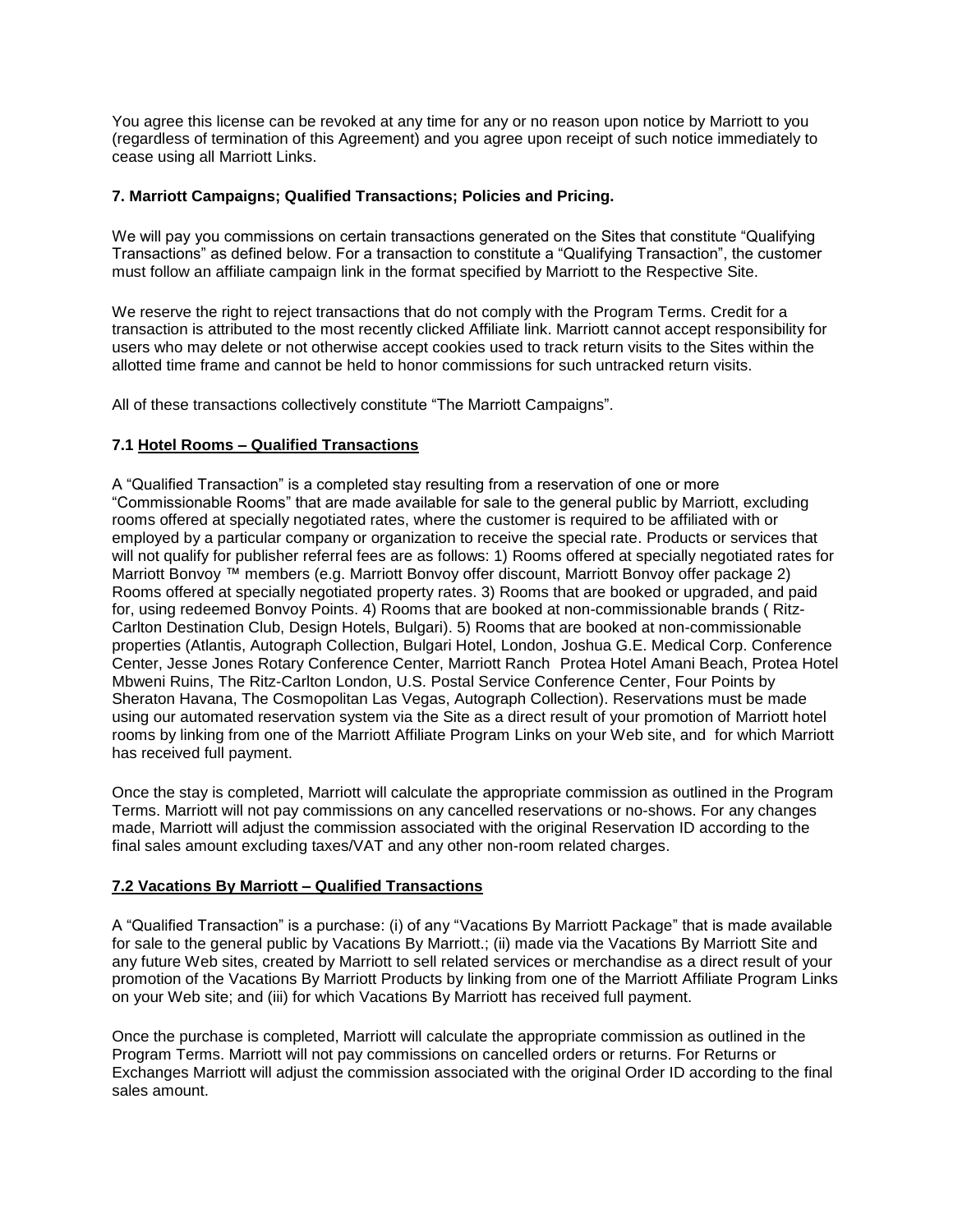# **7.3 Policies and Pricing**

Customers who book hotel rooms, or purchase Vacations By Marriott Packages through the Affiliate Program will be deemed to be customers of Marriott and Vacations By Marriott respectively. Accordingly, all Marriott rules, policies, and operating procedures concerning customer orders, customer service, room bookings, and purchases will apply to those customers with respect to their transactions on the Sites.

We may change our policies and operating procedures, including pricing, at any time consistent with applicable laws. Marriott, at its sole discretion, will determine the prices to be charged for hotel rooms booked and paid for under the Affiliate Program in accordance with our own pricing policies. You may not include price information on your site, unless pricing information is made available through the Marriott Links provided through PHG, or without prior written approval by Marriott. Prices and availability of Marriott hotel rooms and Vacations By Marriott Packages may vary from time to time. Marriott will use commercially reasonable efforts to present accurate information, but we cannot guarantee the availability or price of any particular hotel room.

# **8. Commissions and Payment**

### **8.1 Commissions**

You will earn Commissions based on the total number of Qualifying Transactions as set forth in the Program Terms. Commissions shall be paid on Net Sales for Qualifying Transactions. Net Sales means the amount actually paid to Marriott for Qualifying Transactions, excluding any amounts paid for sales taxes, duties, shipping and handling, or similar fees. Commissions will be adjusted downwards if (i) hotel reservations are cancelled, or Products are returned for refund at any time; or (ii) Marriott determines that a hotel stay payment or a purchase for which you received a Commission was made fraudulently including, but not limited to, the use of stolen credit cards, general charge-backs, and any other instances that cause us to credit a customer's account; or (iii) Marriott determines that a purchase for which a Commission was made involved actions you took in violation of this Affiliate Program. Marriott, at its sole discretion and upon notification to you, may prospectively change this method of compensation or add additional methods of compensation.

#### **8.2 Cookie Duration**

End users referred by you will be marked with 7-day cookie duration, provided cookies have not been disabled by the end user or their browser. Affiliates will not be compensated for any Qualifying Transaction made by an end user who can't be identified after the cookie has expired or been removed.

### **8.3 Payment of Commissions**

We will pay you commissions on a month-in-arrears basis through PHG. If a technical error that resulted in erroneous payment or reporting is found, you agree to return the misallocated funds. You are only eligible to earn commissions on sales of Qualifying Transactions occurring during the term of this Agreement. In the event overpayment is made by us, you agree to promptly remit such excess payment upon notification by us.

Marriott may choose to adjust Commissions for a particular period of time or for particular types of Marriott Campaigns. Marriott will provide you notice of such Commission changes through the PHG console. Nothing in the foregoing shall limit Marriott's ability to change the minimum Commission contained herein in accordance with Section 11. Consistent with these terms and conditions, Marriott may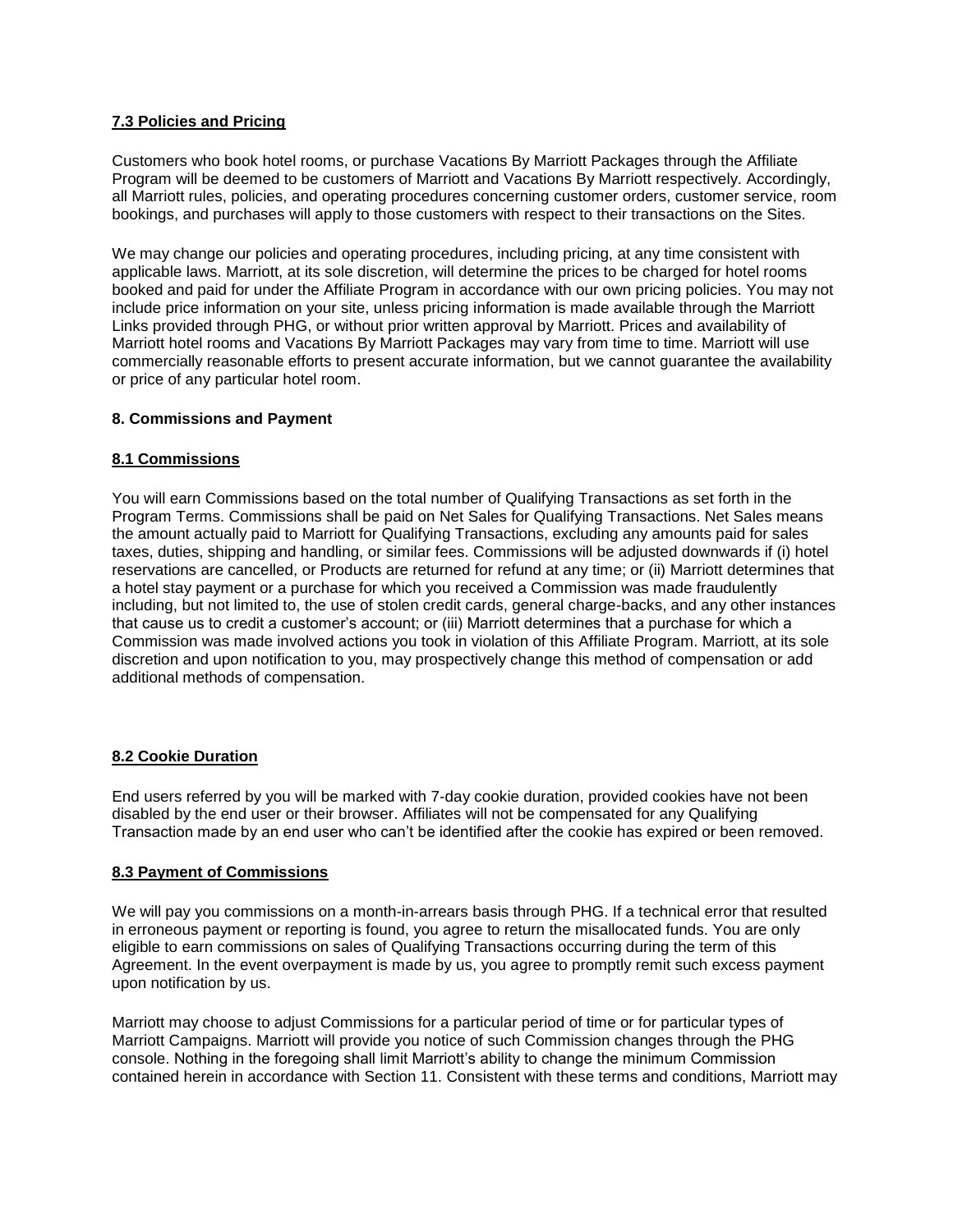correct or reverse commissions, both retroactively and proactively, if it determines that you have violated the terms of this Affiliate Program.

### **8.4 Liability for Payment**

Marriott shall not be liable for any commission to you if Marriott deems that you have engaged in any fraudulent or criminal activity in connection with the Affiliate Program, or that you have otherwise violated the terms of this Affiliate Program.

# **9. Transaction Processing; Reporting.**

We will be responsible for processing transactions placed by customers who are directed to the Sites through the Links provided by Marriott. We reserve the right to reject transactions that do not comply with any reasonable requirements that we periodically may establish. We will be responsible for all aspects of transaction processing and fulfillment. Among other things, we will prepare reservation forms; process payments, cancellations and handle customer service.

Reporting capability summarizing sales activity will be available to you through PHG. The form, content, and frequency of the reporting capability are limited to that available through PHG. Marriott is not responsible for any changes that PHG may make in their reporting format, timing, or types of reporting capability available to members of PHG and the Marriott Affiliate Program. To permit accurate tracking, reporting, and fee accrual, you must ensure that the Links are properly formatted. Marriott will not be responsible for improperly formatted Links regardless of whether you have made amendments to the code or not.

### **10. Terms and Termination.**

The term of this Agreement will begin upon our acceptance of your Program application and will end when terminated by a party in accordance with this Section 10. You may terminate this Agreement at any time, with or without cause, by terminating your participation in the Marriott Affiliate Program and removing all Marriott Affiliate Program Links obtained through PHG. Marriott may terminate this Agreement for convenience upon immediate written notice to the email contact you provide within PHG. Upon termination, you shall immediately cease using, displaying or otherwise maintaining any Links.

#### **11. Modification of This Agreement.**

We may modify any of the Program Terms at our sole discretion. IF ANY MODIFICATION IS UNACCEPTABLE TO YOU, YOUR ONLY RECOURSE IS TO TERMINATE THIS AGREEMENT. YOUR CONTINUED PARTICIPATION IN THE PROGRAM FOLLOWING OUR NOTIFICATION WILL CONSTITUTE BINDING ACCEPTANCE OF THE MODIFIED PROGRAM TERMS, AS APPLICABLE.

# **12. Limitation of Liability; Disclaimer; Indemnification.**

#### **12.1 Liability.**

We will not be liable in any event for indirect, incidental, special or consequential damages (or any loss of revenue, profits, goodwill or data) arising in connection with this Agreement or the Program, whether or not foreseeable and even if we have been advised of the possibility of such damages, You shall remain liable to Marriott to the extent any disclaimed damages are claimed by a third party and be subject to indemnification pursuant to Section 12.3.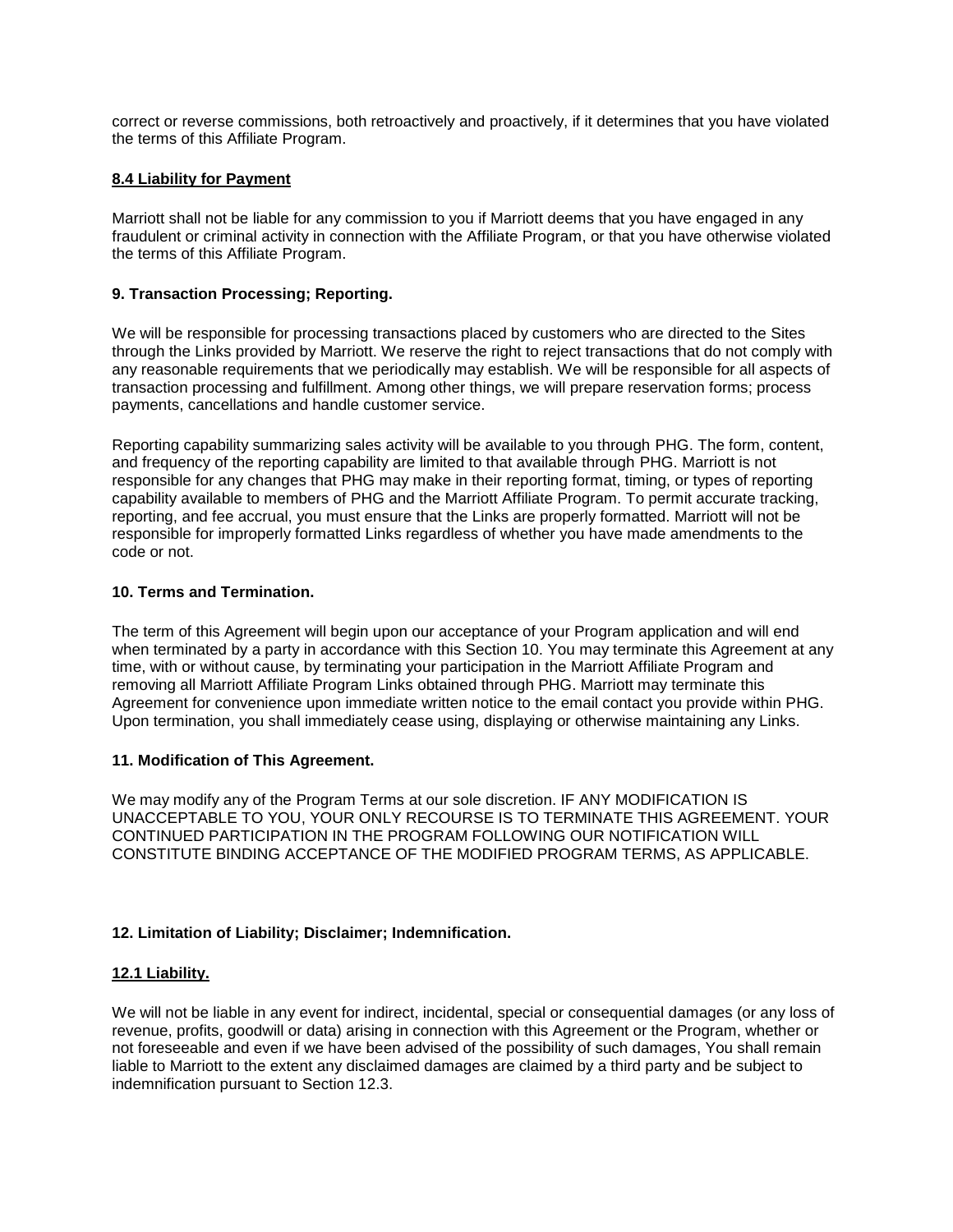Marriott shall not be held liable in any part for failure of PHG to maintain service. In no event shall the liability of Marriott in connection with this Agreement for damages not excluded in the immediately preceding sentence exceed the amount paid or payable by Marriott to you under this Agreement within the three (3) month period immediately preceding the accrual of such claim.

# **12.2. Disclaimers.**

We make no express or implied warranties or representations with respect to the Marriott Affiliate Program, hotel rooms booked or vacation packages purchased through the Affiliate Program (including, without limitation, warranties of fitness, merchantability, non-infringement, or any implied warranties arising out of a course of performance, dealing, or trade usage). In addition, we make no representation that the operation of the Sites will be uninterrupted or error-free, and we will not be liable for the consequences of any interruptions or errors.

# **12.3 Indemnification.**

You agree to defend, indemnify and hold harmless Marriott, its subsidiaries and referrals, and their respective officers, directors, agents, distributors, franchisees and employees against any loss, damage, expense, or cost, including reasonable attorneys fees (including allocated costs for in-house legal services) arising out of any claim, demand, action, suit, investigation, arbitration or other proceeding by a third party ("Liabilities") based on (i) your material breach of any covenant, duty, representation, or warranty of this Agreement, (ii) materials contained on your Web site (including any allegation that such materials infringe a third party's proprietary rights), (iii) any covenant, representation or warranty made by you regarding the Sites or Marriott's Services and Products, and (iv) any claims that are otherwise related to your Web site and the content thereon.

# **13. Confidentiality.**

# **13.1. Confidentiality Obligations.**

Each party shall hold the Confidential Information of the other in confidence and protect the same with at least the same degree of care, but no less than reasonable care, with which it protects its own most sensitive confidential information. Each party shall use the Confidential Information of the other solely in connection with the exercise of its rights and the performance of its obligations under this Agreement, and shall restrict disclosure of and access to the Confidential Information of the other to such party's Personnel that require access to such Confidential Information in connection with this Agreement. Each party shall require its personnel to comply with the obligations of confidentiality set forth herein and shall be liable for any failure by its Personnel to so comply.

# **13.2. Exceptions to Confidentiality Obligations.**

Each party's obligations pursuant to Section 13.1 shall not apply to Confidential Information of the other party that (a) was in the public domain prior to the Effective Date or subsequently came into the public domain through no fault of the receiving party; (b) was lawfully received by the receiving party from a third party free of any obligation of confidence; (c) was already in the lawful possession of the receiving party prior to receipt from the disclosing party; (d) is required to be disclosed by law, provided that the party seeking disclosure provides prior written notice of such disclosure to the other party and takes all reasonable and lawful actions to avoid and/or minimize the extent of such disclosure; or (e) the receiving party can show by a preponderance of documentary evidence was subsequently and independently developed by its employees, consultants or agents without reference to the Confidential Information of the disclosing party.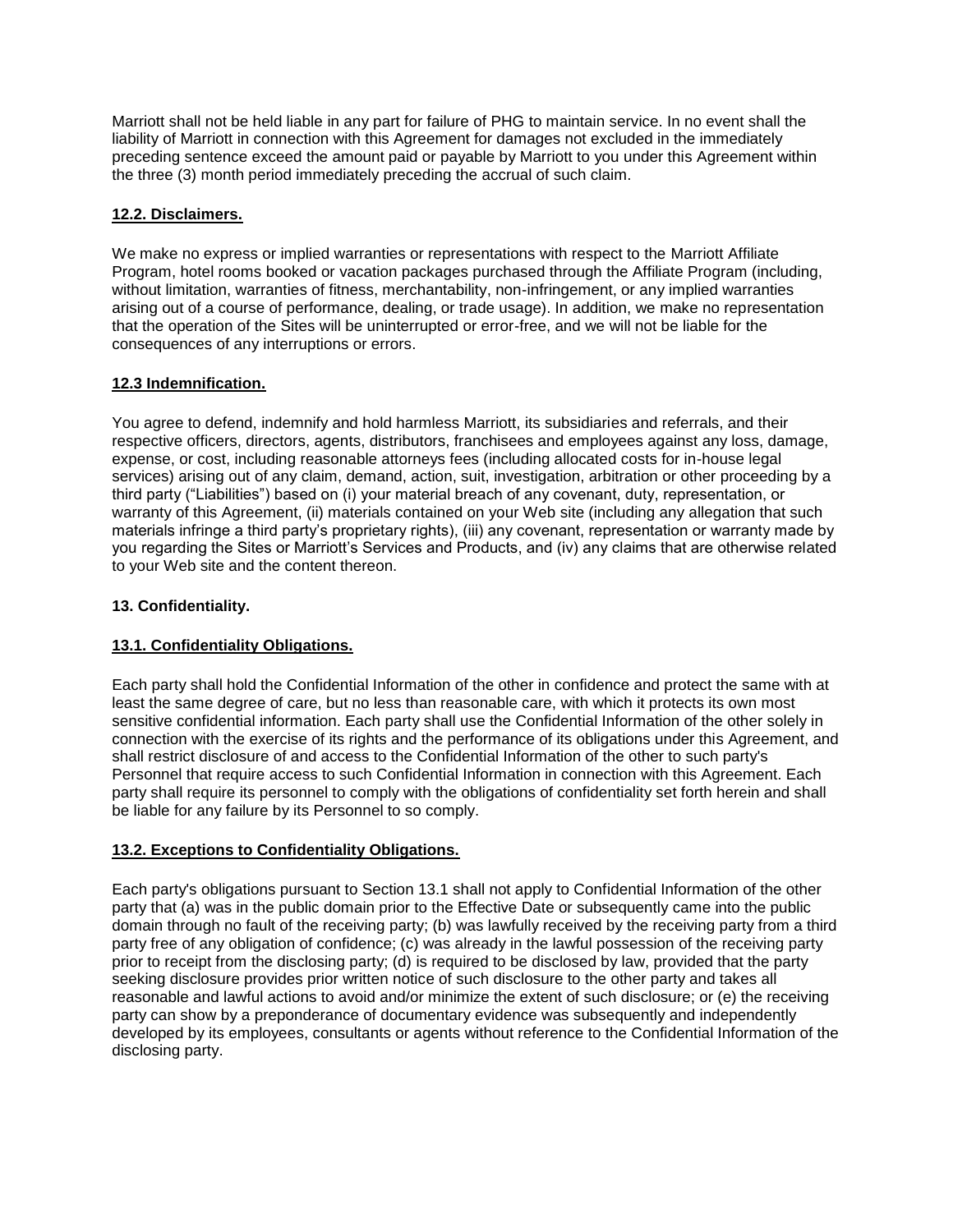### **14. Miscellaneous.**

### **14.1 Survival.**

Sections 12 and 13 shall survive the expiration or termination of this Agreement. Additionally, to the extent this Agreement is not terminated as a result of fraud relating to the Affiliate Program by you or otherwise as a result of your breach of this Agreement, Marriott's obligation to pay Fees shall survive for so long as is necessary to account for Fees generated from Qualified Products properly registered prior to the date of termination.

### **14.2 Applicable Law; Jurisdiction.**

This Agreement will be governed by the laws of the United States and the state of Maryland, without reference to rules governing choice of laws. Any action relating to this Agreement must be brought in the federal or state courts located in Maryland and you irrevocably consent to the jurisdiction of such courts.

#### **14.3 Excuse.**

Neither party will be liable for, or be considered in breach of or default under this Agreement on account of, any delay or failure to perform as required by this Agreement as a result of any causes or conditions which are beyond such party's reasonable control and which such party is unable to overcome by the exercise of reasonable diligence. Both parties will be released from their respective obligations in the event of national emergency, war, prohibitive governmental regulations or if any other cause beyond the reasonable control of the parties renders performance of the agreement impossible whereupon all money due to either of the parties shall be paid immediately and you shall cease to promote the Services and Products immediately.

#### **14.4 Assignment.**

You may not assign this Agreement, or any right, interest or benefit under this Agreement, by operation of law or otherwise, without our prior written consent and any such assignment shall be null and void.

#### **14.5 No Waiver.**

Subject to the restriction in Section 14.4, this Agreement will be binding on, inure to the benefit of, and enforceable against the parties and their respective successors and assigns. Our failure or agreement not to enforce your strict performance of any provision of this Agreement in a given instance will not constitute a waiver of our right to subsequently enforce such provision or any other provision of this Agreement.

#### **14.6. Relationship of Parties.**

The parties are independent contractors, and nothing in this Agreement will create any partnership, joint venture, agency, franchise, sales representative, or employment relationship between the parties. You will (a) have no authority to make or accept any offers or representations on our behalf and (b) make no statement, whether on your Web site or otherwise, that reasonably would contradict anything in this Section.

#### **14.7 Acknowledgment.**

You acknowledge that you have read this Agreement and agreed to all the terms and conditions. You understand that Marriott may at any time (directly or indirectly) solicit customer referrals on terms that may differ from those contained in this Agreement, and Marriott and its referrals and subsidiaries may